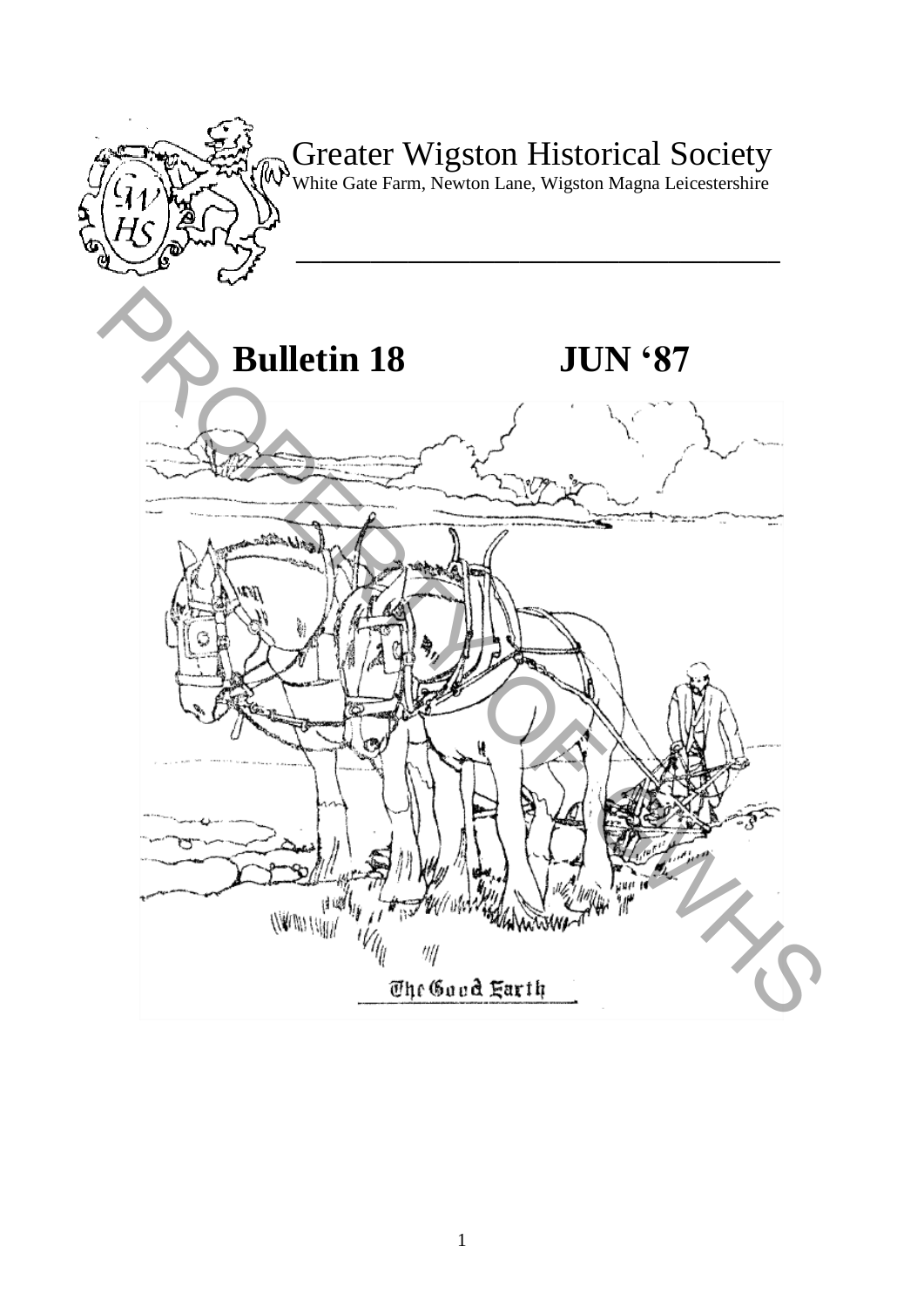### NOTICES ... NOTICES ... NOTICES ... NOTICES ... NOTICES

# Wednesday 17<sup>th</sup> June 1987

All members to meet at the Bushloe End Framework Knitters Cottage for 7.30pm when we hope to be shown over the place.

No meeting in July

# Wednesday 19<sup>th</sup> August 1987

"Oadby / Wigston Walk". Meet at 7.30pm at Duncan's Oadby Farm Buildings ... Drive up the lane immediately after the Oadby Town Football Ground. On the right hand side as you are going into Oadby from Wigston.

# Wednesday 16<sup>th</sup> September 1987

Visit to Mr Bevan's Museum at Peckleton. Meeting in the Liberal Club car park at 7.00pm prompt. When people who need lifts have been sorted out we will drive to Peckleton in convoy.

Winter programme starts in October and will be held at the Liberal Club on Bull Head Street in Wigston.

**SUBSCRIPTIONS** are now due and should be sent to the Hon. Treasurer or given to him in person at the next meeting. After several years at the same rate the last AGM agreed to increase the subs to £3.00 per year and £2.00 per year for OAP's and people under 18 years of age.

Editor's Note

The publishing dates for the Bulletin are the  $1<sup>st</sup>$  Feb,  $1<sup>st</sup>$  June and  $1<sup>st</sup>$  Oct. Please let the Editor have articles three clear weeks before those dates. New Address .. 2 Paget Court, Paget Street, Kibworth, Leics.

# NEW MEMBERS ARE ALWAYS WELCOME .......

Anyone interested in joining the society should either contact the Hon. Treasurer: Mr B Bilson 23 Thirlemere Drive, Wigston or turn up to one of the monthly meetings and make yourself known to Mr Bilson or Ian Varey .....

# 

# G.W.H.S A.G.M. February  $17<sup>th</sup> 1987$

The A.G.M. was held in the Liberal Club and some two dozen members were present. After the reading of the minutes the Chairman gave a resume of the years activity and expressed his delight at the way the Society was living up to its stated aims. Membership he said was holding constant and meetings were well attended.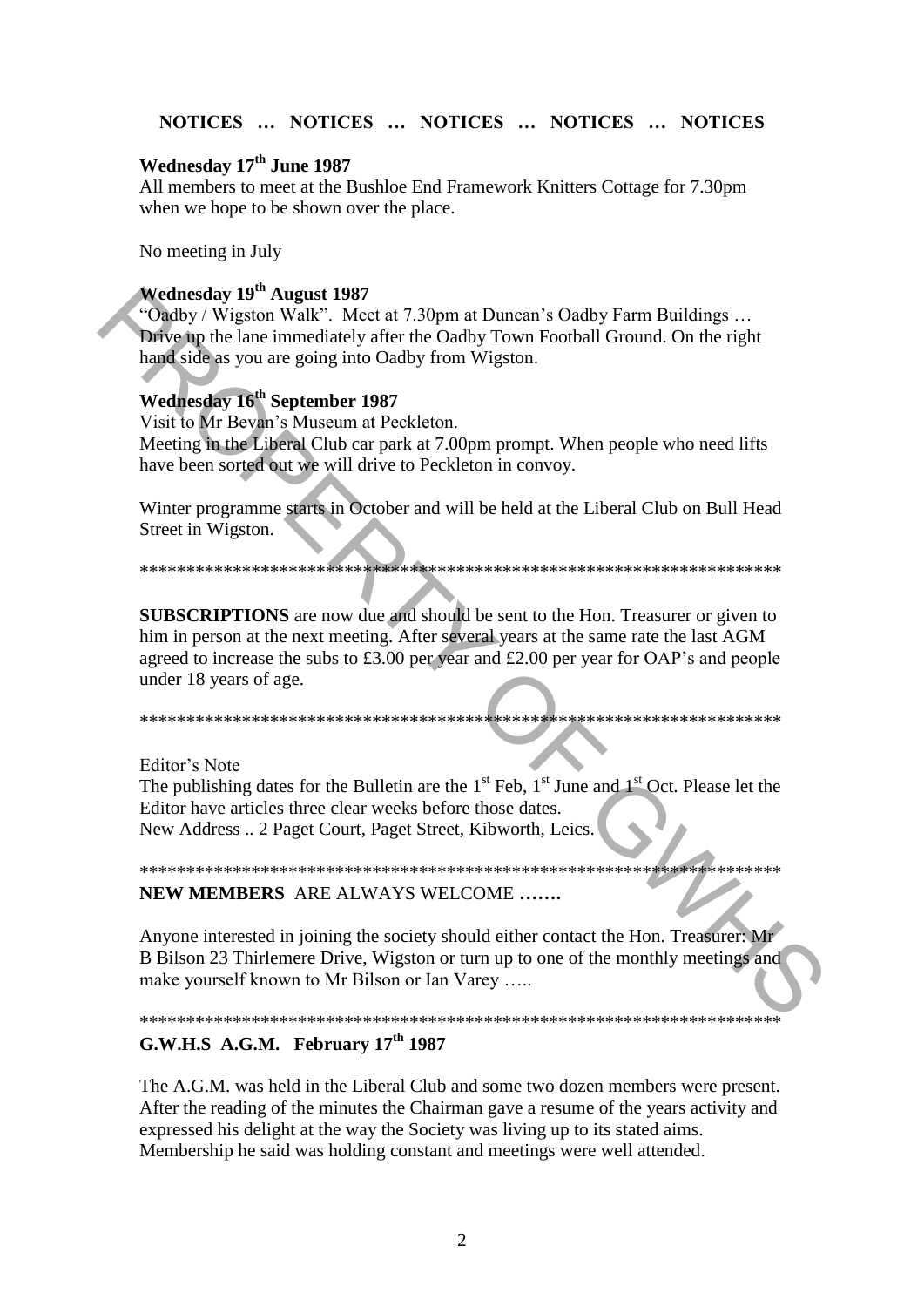The President of the Society then said a few words and gave us all an update on the Bushloe End situation. The treasurer then presented the Balance Sheet for the year. The Society was in credit by some £167.06 cash and several hundred pounds worth of publications and Museum mementos. The £1677.10 held by the Society for the Bushloe End appeal appeared on the balance sheets, but this sum was to be transferred to the Trust"s account shortly. The Treasurers report was accepted. There was then a recommendation that subscriptions should be increased to £3.00 and £2.00. After it was pointed out that the Society's expenses were increasing and that the rate had remained unchanged for four years it was agreed by the meeting to alter the subscriptions in line with the Treasurers recommendation.

The Officers of the Society were then re-elected en bloc with the exception of the position of vice chairman, here Peter Clowes stood down in favour of Edna Taylor.

President … Mr O D Lucas Chairman … Mr Ian Varey Vice Chairman … Edna Taylor Secretary … Mrs Doris Chandler Treasurer … Mr Brian Bilson

There was then some discussion about a change of date and due to the increase in room hire, a change of venue. Finally it was decided to stay at the Liberal Club and to keep the Third Wednesday in the month as the regular meeting date.

Duncan then suggested that the management committee should meet bi-monthly as there was rarely enough time to cope with various issues that come up from time to time, in the monthly meetings. It was agreed that this was a good idea.

Suggestions were then invited to help in drawing up next years programme. Various ideas will be followed up.

There being no other business the formal meeting was ended at 9.00pm. Although people continued talking for some time after.

\*\*\*\*\*\*\*\*\*\*\*\*\*\*\*\*\*\*\*\*\*\*\*\*\*\*\*\*\*\*\*\*\*\*\*\*\*\*\*\*\*\*\*\*\*\*\*\*\*\*\*\*\*\*\*\*\*\*\*\*\*\*\*\*\*\*\*\*\*

# **MEETING WEDNESDAY MARCH 11th 1987**

This meeting was a combined Civic Society and Historical Society meeting held in the Community Lounge of Guthlaxton College. There were about 60 people present. By way of an introduction Ian Varey said a few words about the Greater Wigston Historical Society, its aims and various activities that the Society engages in. Mr Kind then spoke the aims and objectives of the Civic Society and about some of their successes and failures over the years. **Fun** included uncheaped for four years it was agreed by the meeting to alter the<br> **EXECUTES TO THEAT THE CONSESS CONSESS CONSESS CONSESS CONSESS CONSESS CONSESS CONSESS CONSESS CONSESS CONSESS CONSESS CONSESS CONSESS CON** 

Duncan Lucas then spoke about the Bushloe End Framework Knitters Cottahe. He explained about the formation of a Trust and the part the Council was playing in acquiring the property. This knid of project will depend to a very large extent for its success on willing volunteers and it is hoped that the people at this joint meeting will form the core of such a group.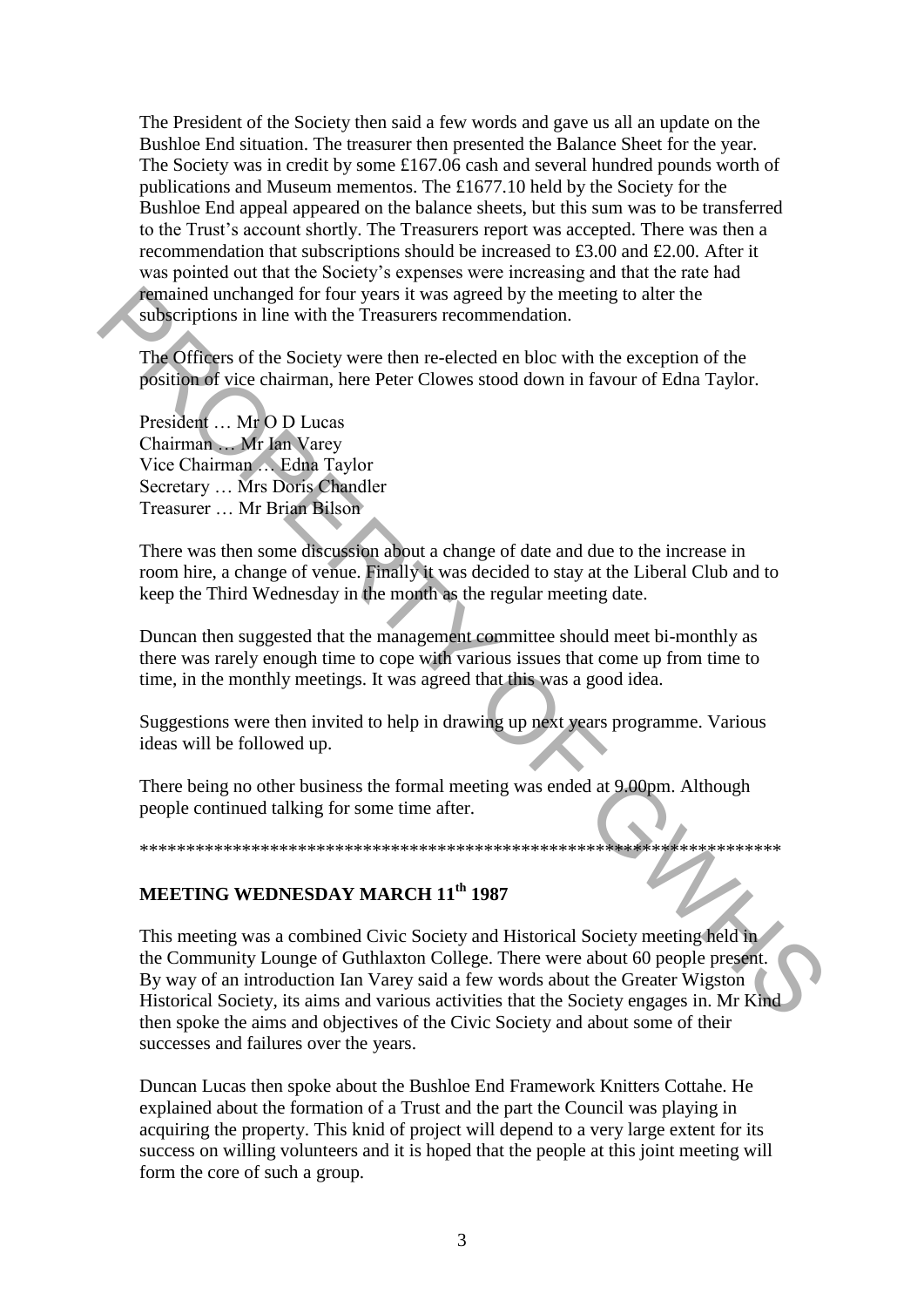Over coffee and biscuits both Society's then got to know each other. The evening was a great success and everyone present thought that it was well worth repeating in the not too distant future.

# **The Latest News...**

# **Bushloe End ..............**

Legal technicalities are holding up the completion by the Council. This is expected to be finalised by early June. The Council will then enter into an Agreement with the Oadby and Wigston Building Preservation Trust and lease the property to the Trust. At the moment there seems to be on hiccup after another. The launch of the Appeal has been all set for some time ... and June is beginning to look like the time, watch out in the local press and hopefully Midlands T.V.

Wool & Wigston Evening at Guthlaxton Community College, on May 19<sup>th</sup> was a great success. About 90 people attended and had a very informative evening about the development of the woollen trade from Handknitting to Frameknitting.

Thank you all, Society Members who attended, for your support

#### **Ruddington Frame Knitting Museum ..........**

As a follow up to the Wool and Wigston evening 40 people visited the museum on the evening of the  $27<sup>th</sup>$  May. Everyone was very impressed by the displays and demonstrations of Framework Knitting and began to realise the potential and the possible lines of development that might be followed at Bushloe End.

# Some notes about pre-Enclosure agriculture in Wigston

Up until the late eighteenth century our forefathers were engaged in subsistence agriculture. More accurately one degree better than that for they had to find enough surplus to pay the rent. A few Wigston farmers made it to this big time in that golden age of the late fifteenth early sixteenth century. The Herricks and the Wyggestones were two of the families that moved out of the village environment and into the emerging Merchant class of the early Tudor Period. Most however remained sons of the soil, the Yeoman, or should it be peasants of England.

Whilst Wigston was not unique in its predominantly free and self determining peasantry it was sufficiently different from the more usual serf society to be worthy of the attention of the eminent historian W. G. Hoskins, whose book the 'Midland' Peasant' is required reading for all Greater Wigston Historical Society members.

Pre-Saxon times agriculture was of singular importance to a host of different people. The South sloping slopes of the River Sence were gradually cleared and cultivated by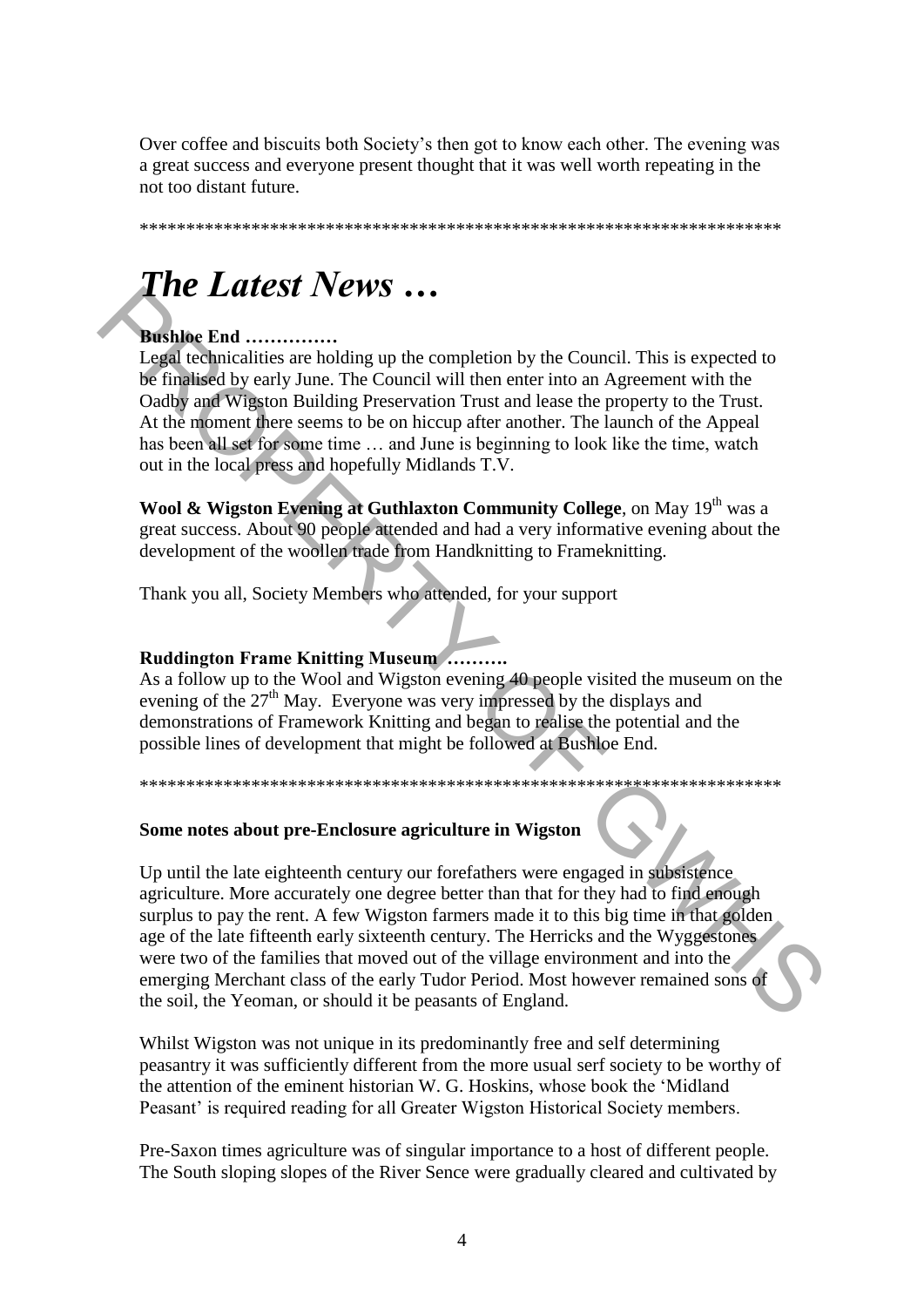both Bronze Age and Iron Age peoples. At the time of the Roman conquest there was probably some small settlement of the Coritanil in what we now call Wigston. In the Roman period the estate was probably sufficiently well run to produce enough surplus to send tribute in the form of agricultural produce to London and thence even to Rome.

The present village site of Wigston is however Saxon and it was in this period that the clearing and the establishing of the open fields took place. There was created what we call the Manorial System, a system of agriculture that was to last until the enclosure of the great fields in the late eighteenth century.

In its simplest form the Manor, often coinciding with a modern day Parish, was owned by the King, a lord or knight, or an individual freeman. The land owner, the Lord of the Manor owned his own piece of land and allowed freemen and serfs to cultivate other pieces of land in return for certain duties.

Serfs or peasants would be granted "x" acres to cultivate themselves in return for 2 or 3 days work per week on the landlords land, plus other small commitments. Freemen would have their own land and lease additional land in return for a rent or workdays on the Lord"s land, the Demense. In additional all had to pay one tenth to the church each year … i.e. the Tithe.

Wigston was different to the usual pattern in several important ways and this gave the inhabitants much more autonomy and control over their own destiny and may account for the present day characteristics of the indigenous Wigstonian, an independence of spirit.

Wigston was an amalgam of two manors and two races of people. Both manors had through their history absentee landlords and this left the predominantly freemen great control over their own destiny, and that of the village. There were so many freemen that there was little chance of them being brought out and so the great open fields remained right up until a rather late enclosure in 1766. In Wigston there was no monastic upheaval in the  $16<sup>th</sup>$  century. Out of 96 Virgates in the parish only one was owned by a religious organisation.

The two peoples were the Saxons and the Danish settlers each keeping to their own part of the village for many generations. At the time of Domesday the twin manors were firmly established …. The Winchester Fee and the Leicester Fee. The latter representing about one quarter of the total acreage. The two manors had lands scattered throughout the three great fields. The peasants, free and serfs farmed holdings scattered through out the great fields ... e.g. Richard Dann's Farm in 1577 … A cottage and half a virgate of land. (That is some 13 acres) A total of 47 roods in the three fields. 13 in Tythorn, 16 in Goldhill, 18 in Muckloe. **Call the Manorial System** of agriculture that was to last until the encoronor of the dimension of the last eighteenth century.<br>
In its simplest form the Manor, often coinciding with a modern day Parish, was<br>
fowned by th

By the 1300's all the available land in the Parish had been cleared for agriculture, the last area being Shakerdale. Very little of the available 3000 acres were not under the plough! The remnants of this style of farming have all but disappeared under a sea of housing estates. But the great ridges and furrows can still be seen in the fields off Newton Land, marking the ancient strips that once formed part of Tythorn Great Field.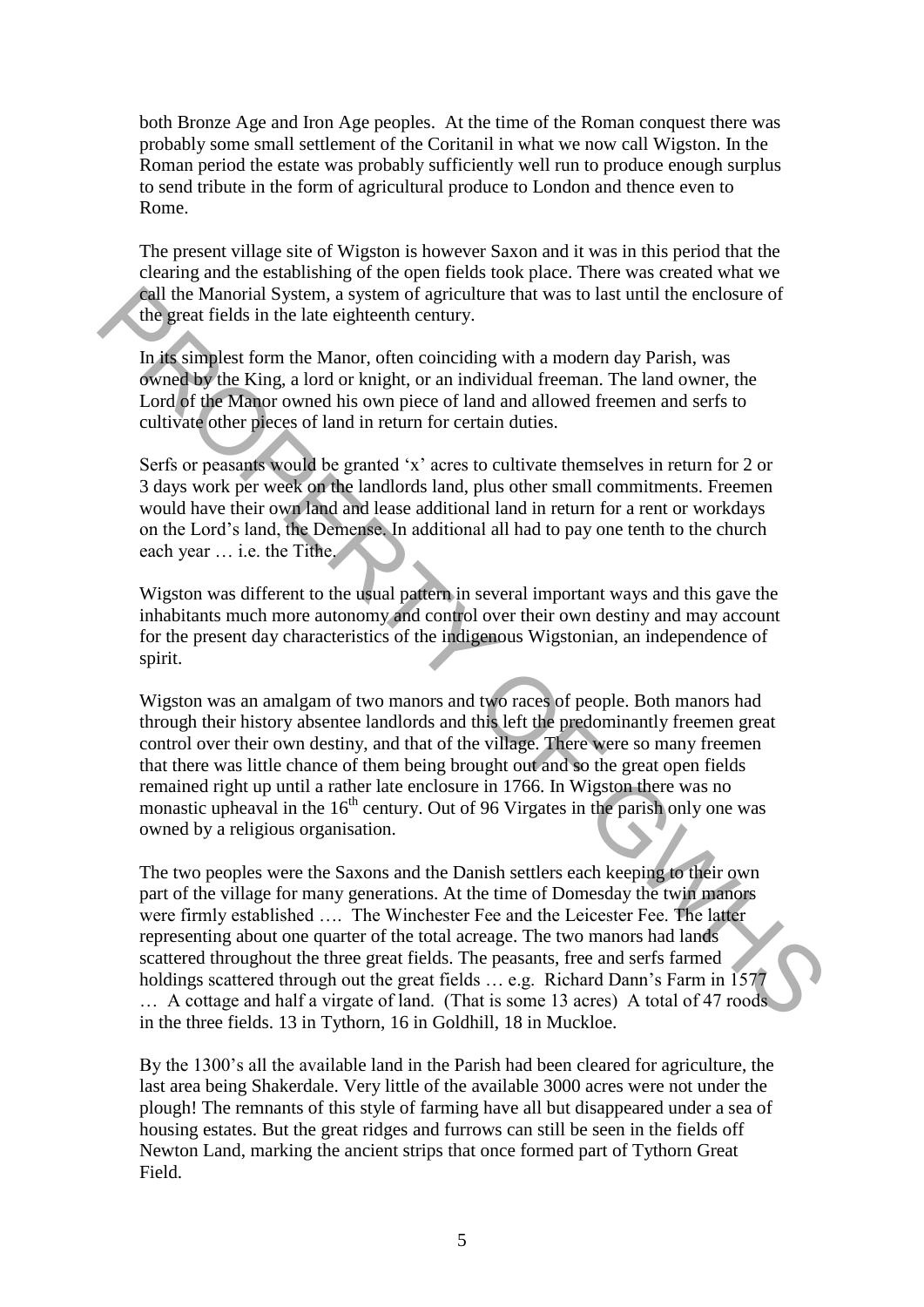Freeholders were always buying and selling parcels of land in addition they frequently leased land for "x" number of years. Much of this activity was to try and consolidate holdings within the Great Fields in order to make their farming more efficient. Each day an army of workers would leave the houses in the village and move out to work in the fields, often at opposite ends of the Parish.

*"Wigston produced all its own food, clothing, light, power and building materials and nearly all its own heat, out of the most common place natural resources. The parish was not naturally endowed by nature in any single fact except that the clay soils with constant hard labour were capable of producing good crops" Midland Peasant* materials and nearly all its own heat, out of the most common place natural<br>
resources. The parish was not naturally endowed by nature in any single fact<br>
except that the clay soils with constant hard labour were capable o

For building there was clay and boulders …. Mud walled houses and Wigston had its own lime pits.

Wheat Straw and some reeds for thatching.

Sand pits and gravel pits, and later the clay was found to be good for brickmaking.

Furze and hedgerow loppings provided some heat but fuel for brewing and baking and for smiths had to be imported.

Enough flax and hemp was grown

Wool from its own sheep

Barley, Wheat, Rye, Oats, Peas, Beans from its own fields.

Poultry … geese, hens and ducks

Vegetable gardens … Herb gardens … small orchards

A few beef cows and milk cows

Bees for honey

Wind Power ... 3 or 4 small windmills and water power at Crow Mills

Wigston was not exceptional in practising this high economy of all its natural resources. Indeed it was less fortunate than many villages.

The chief imports were building stone, if it could be afforded, timber, iron, salt and coal. "Calpit Way" appears in Goldhill field in 1393 and is almost certainly the track way by which the coal was brought by pack horse from Coleorton to Wigston … part of what we now call Aylestone Lane.

The Wigston people did not only live on the land here about, they were actually part of it!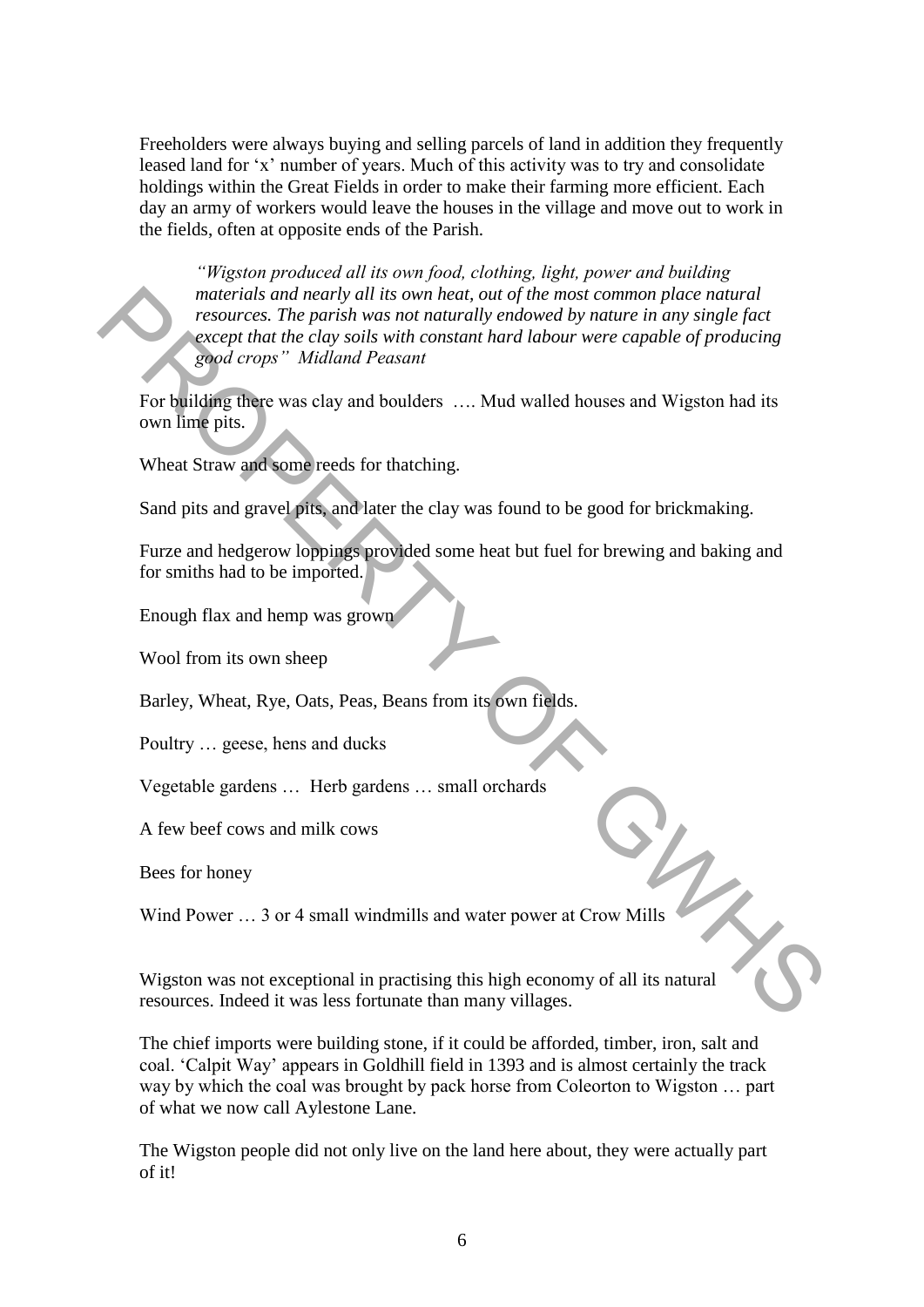From between 1529 and 1603, the Inventories of 56 Wigston People survive. These were compiled when a person died and listed all their assets and their worth. They cover all classes within the village from one Alice Pallett, to a wealthy farmer William Lawes whose total assets amounted to £937/15/-. From these Inventories one can deduce that only one sixth of the total was in household goods the rest was in farm gear, crops and stock.

The inventories also show crops grown and the different animals kept .... Mid 1500's Pease 50% Barley 43% Wheat 6% Rye 1%

On average flocks of sheep numbered 25, Cattle 6, Pigs  $\frac{3}{4}$ Poultry numerous and of all kinds. These numbers are low and reflects the fact that there was very little common land in Wigston for animals to run on.

During the year the various farmers would make temporary enclosures of hurdles within the Great Fields, but everywhere was thrown open on the  $1<sup>st</sup>$  August so that animals could range far and wide and fatten up before winter or the winter kill.

Due to the fact that the land was owned by absentee landlords the peasants had real self government and they appointed various officers to regulate farming practices and sort out boundary disputes etc etc. The Reeve, The Pinder and the Eveners had the power to make orders, enforce them and to impose fines upon transgressors. The inventories also show crops grown and the different animals kept .... Mid 1500's<br>
Peake 50% Barley 43% Wheat 6% Rye 1%<br>
On were nothered 25. Catte 6, Pigs 34<br>
Poultry mumerous and of all kinds. These numbers are low a

Some of the old terms may be useful at the point …. Because of the mixture of peoples in early Wigston we have a mixture of Saxon and Danish terms …

**A Virgate** is about 30 acres ( the whole parish was 96 virgate about 3000 acres)

**A Yardland** seems to have been about 120 acres. Each of the three great fields were probably about 900 acres plus the Sykes and Headlands.

**A Syke** was permanent grazing land by a small stream eg. Blackwell Syke, Cleyhill Syke.

**Headlands** were areas at the ends of cultivated strips for access.

About 1300 a Wigston Virgate (30 acres) had 37 Selions in it. That is 37 different pieces of land. Pieces of land could be much smaller … another half virgate had 49 selions.

**A Selion** is a piece of land and was of varying size depending upon the quality and the topography of the soil.

There is no evidence that the strips were separate by Baulks, that is unploughed bits in between.

From the air the Great Fields must have looked like a chequered tapestry of different small plots. Traditionally each great field contained the same crop in any one year or was left fallow or grew a nitrogen fixer such as peas and beans. After the Black